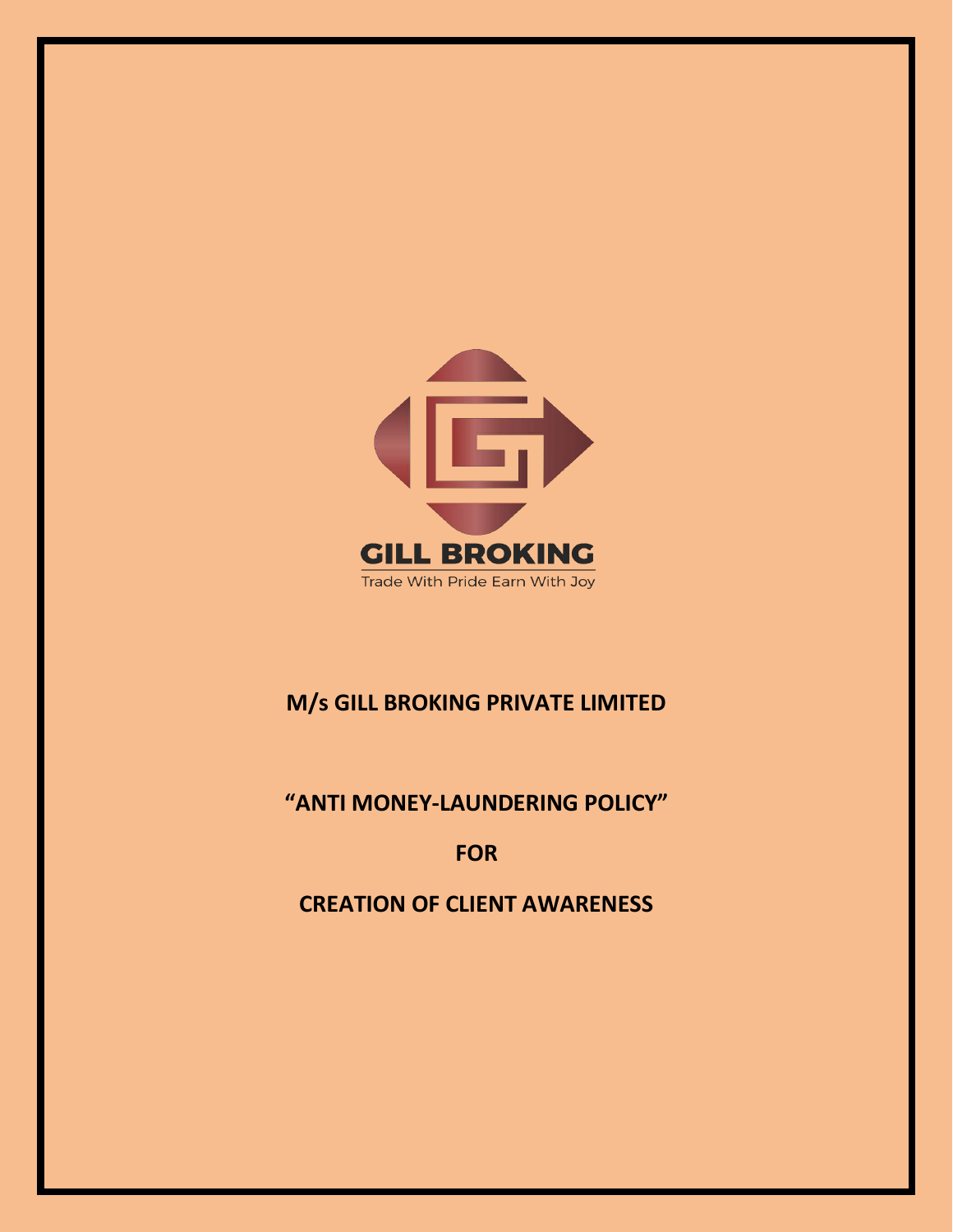# **1. FOREWORD:**

The Forward Markets Commission (FMC) vide circular no: 07.01.2008-MKT-II dated

30.10.2009 has, in order to protect the commodity derivatives market from the menace of money laundering, felt it necessary to bring the members of commodity exchanges within the reporting ambit of Prevention of Money Laundering Act 2002 (PMLA). The members of the exchanges have, therefore, to follow and adopt:

- The Prevention of Money Laundering Act 2002

- Prevention of Money laundering (Maintenance of records of the nature and value of transaction, the procedure and manner of maintaining and time for furnishing information and verification and maintenance of the identity of clients of the Banking companies, Financial Institutions and Intermediaries) Rules, 2005

All other rules, regulations, notifications issued by the Government of India from time to time in that behalf.

FMC"s basic objective is that Members have adequate controls and procedures in place so that they know the customers with whom they are dealing.

Also, SEBI had issued the Guidelines on Anti Money Laundering Standards vide their notification No.ISD/CIR/RR/AML/1/06 dated 18th January 2006 and vide letter No.ISD/CIR/RR/AML/2/06 dated 20th March 2006 had issued the obligations of the intermediaries registered under Section 12 of SEBI Act, 1992. As per these SEBI guidelines, all intermediaries have been advised to ensure that proper policy frameworks are put in place as per the Guidelines on Anti Money Laundering Standards notified by SEBI.

# **2. PREAMBLE:**

Money Laundering is a serious threat to financial system of all countries and it leads to destruction of the country's sovereignty and character. Financial sector institutions, Banks and Intermediaries remain the primary gateway to the financial system of any country. Once illegal proceeds get into a depository institution, they can be moved instantly by wire or disguised through comingling with legitimate funds. With the advent of Internet and remote banking, depository institutions face increased challenges identifying customers and their customers" sources of funds.

#### **Need for AML Policy:**

 $\Box$  To prevent criminal elements from using the Commodities trading system for money laundering activities.

□ To enable the broker to know/understand the customers and their financial dealings better, this in turn would help to manage risks prudently.

 $\Box$  To put in place appropriate controls for detection and reporting of suspicious activities in accordance with applicable laws/laid down procedures.

 $\Box$  To comply with applicable laws and regulatory guidelines.

 $\Box$  To take necessary steps to ensure that the concerned staff is adequately trained in PML procedures.

□ Reporting of STRs to FIU as per the guidelines of PML Rules, 2002.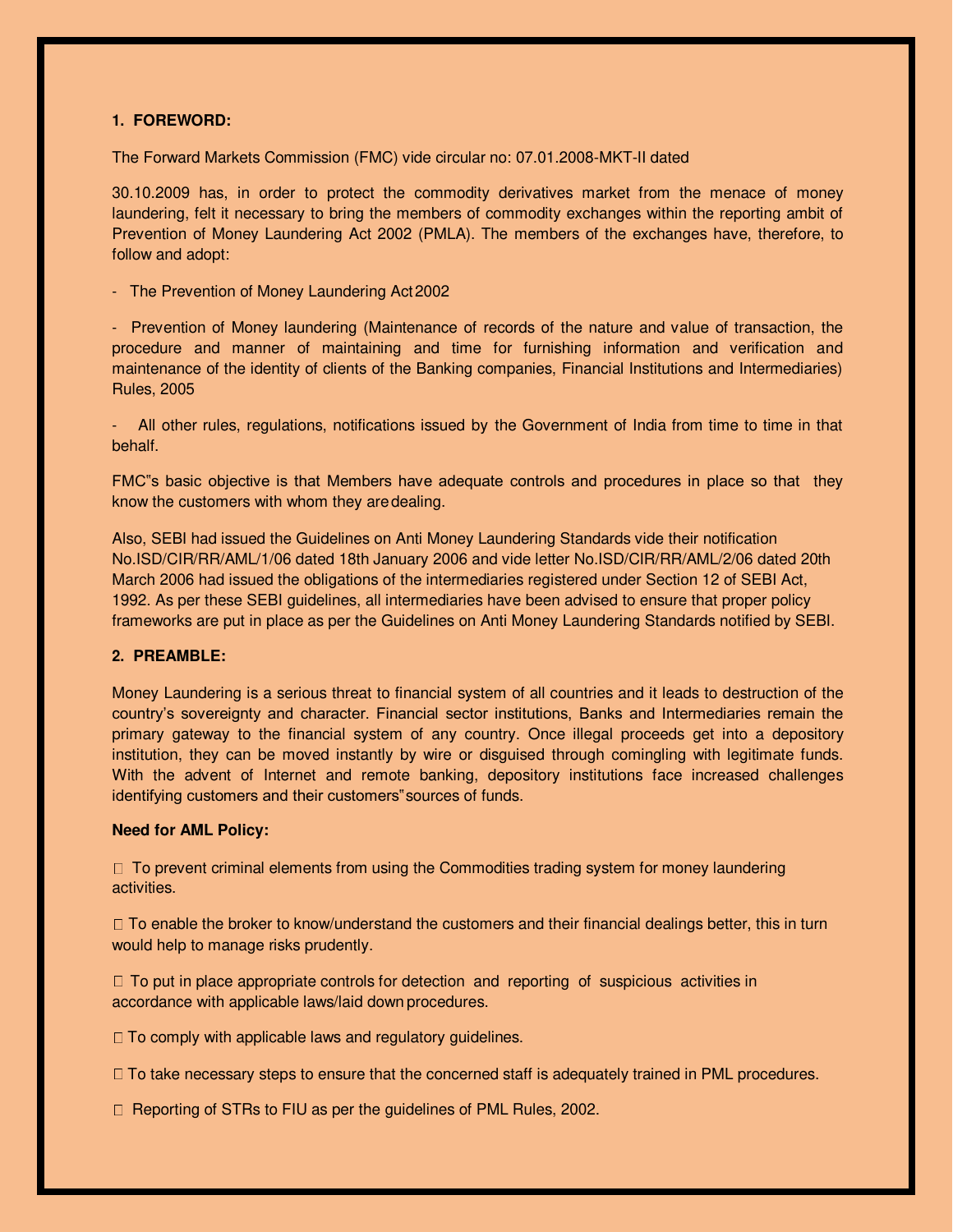# **3. Policy of Gill Broking Private Limited**

Gill Broking Private Limited has resolved that it would, as an internal policy, take adequate measures to prevent money laundering and shall put in place a frame-work to report cash and suspicious transactions to FIU as per the guidelines of PMLA Rules, 2002.

## **4. Definitions:**

i. "Money Laundering": Money Laundering is the process by which criminals attempt to hide and disguise the true origin and ownership of the proceeds of their criminal activities, thereby avoiding prosecution, conviction and confiscation of the criminal funds. The term "Money Laundering" is also used when the funds are used for terrorist financing, though the origin of the funds may be legitimate.

This process is often achieved by converting the original illegally obtained proceeds from their original form, usually cash, into other forms such as deposits or securities and by transferring them from one financial institution to another using the account of apparently different persons or businesses.

The process of ML, regardless of its degree of complexity, is accomplished in three stages, namely the placement stage, layering stage and integration stage.

### **Placement Stage:**

The first stage is successfully disposing of the physical cash received through illegal activity. The crooks accomplish this by placing this into traditional or non-traditional financial institutions. This involves the physical movement of the cash proceeds. For most criminal transactions, cash is the most common medium of exchange and criminals who accumulate large volumes of cash are the most vulnerable to detection and seizure. As a result, money launderers will attempt, through placement, to channel the funds into financial institutions.

# **Layering Stage:**

After the funds enter the company, the money launderer will further separate the illicit proceeds from their illegal source through a process of layering. Layering occurs by conducting multiple, complex, financial transactions that make it difficult to link the money to an illegal activity. In this stage he concentrates on separation of proceeds from criminal activity through the use of various layers of monetary transactions. These layers are aimed at wiping audit trails, disguise the origin and maintain anonymity for people behind the transactions.

#### **Integration stage:**

The final link in money laundering process is sometimes called the integration stage. This occurs when the laundered or cleaned up money is legitimately brought back into financial systems operated by end user and when it is safe and insulated from enquiry by any agency with a legitimate reason for querying the existence of money. Integration moves the funds back into the economy with the appearance of being normal business earnings. It would become extremely difficult at this point to distinguish between illicit funds and legitimate funds.

Section 3 of the Prevention of Money Laundering Act (PMLA) 2002 defines the Offence of Money Laundering as: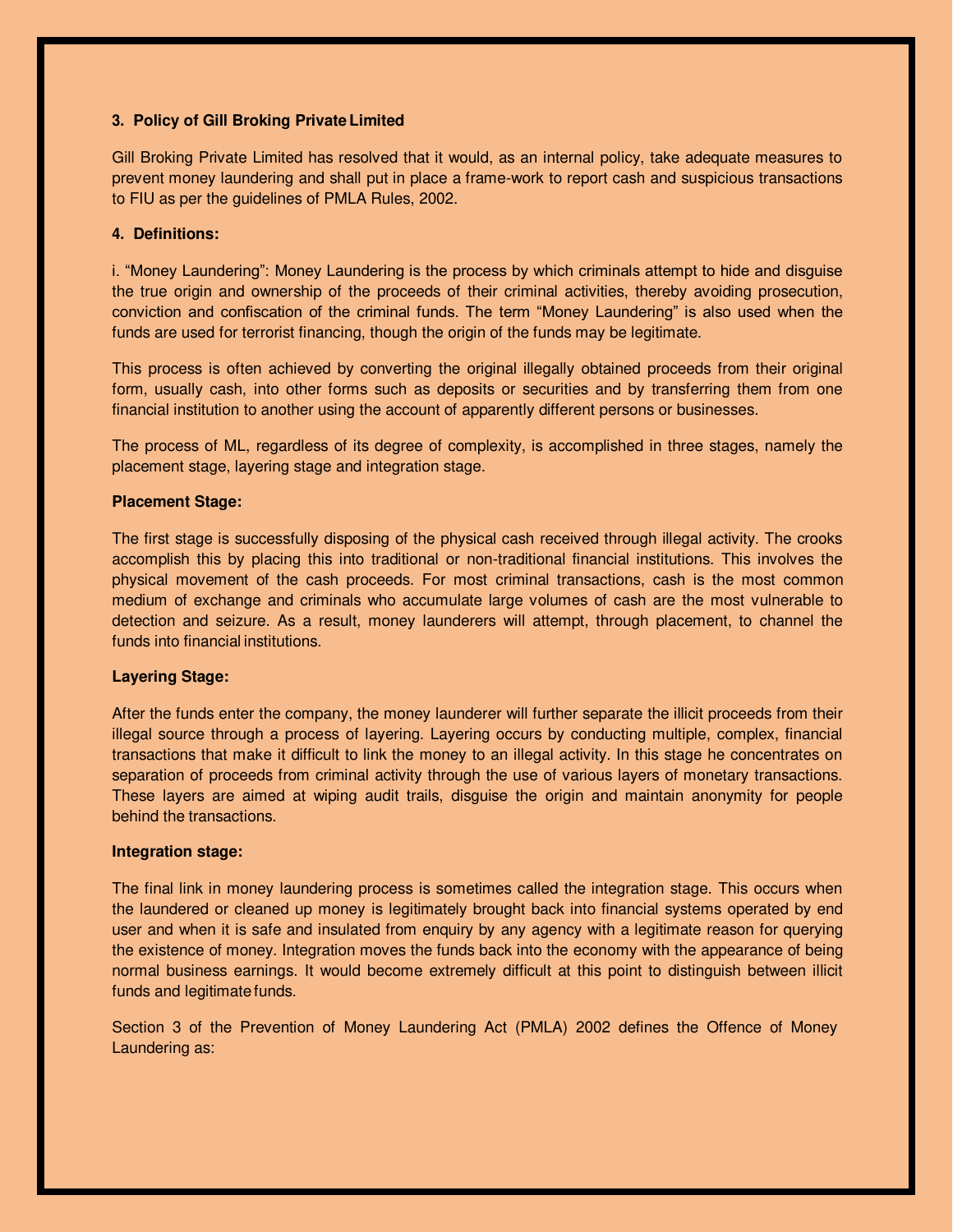i. "Whosoever directly or indirectly attempts to indulge or knowingly assists or knowingly is party or is actually involved in any process or activity connected with the proceeds of crime and projecting it as untainted property shall be guilty of the offence of money laundering."

ii. "Proceeds of crime" has been defined in Section 2 of the PMLA as the property derived or obtained directly or indirectly by any person, as a result of criminal activity relating to a scheduled offence or the value of such property.

iii. "Scheduled Offences", as per section 2 of PMLA, are specified in two parts of the schedule to PMLA. The value involved in offences specified in Part B should be Rs.30 lakhs or more.

iv. "Suspicious transactions": Rule 2(1) (g) of PMLA-2002 defines suspicious transactions as:

A transaction whether or not made in cash which, to a person acting in good faith-

(a) Gives rise to a reasonable ground of suspicion that it may involve the proceeds of crime; or

(b) Appears to be made in circumstances of unusual or unjustified complexity; or

(c) Appears to have no economic rationale or bona-fide purpose; or

(d) Gives rise to a reasonable ground of suspicion that it may involve financing of activities relating to terrorism.

v. A customer for the purpose of KYC Policy is defined as:

• A person or entity that maintains an account and/or has a business relationship with the company;

• One on whose behalf the account is maintained (i.e., the beneficial owner);

• Any person or entity connected with a financial transaction which can pose significant reputational or other risks to the company.

vi. Financial Intelligence Unit (FIU) – INDIA

It is an independent body to report directly to the Economic Intelligence Council (EIC) headed by the Finance Minister; FIU-IND has been established as the central national agency responsible for receiving, processing, analyzing and disseminating information relating to suspect financial transactions. FIU-IND is also responsible for coordinating and stretching efforts of national and international intelligence and enforcement agencies in pursuing the global efforts against money laundering and related crimes.

#### **5. Implementation of this Policy:**

Mr. Charanpreet Gill, Commodity Broking will be the Principal Officer who will be responsible for

□ Compliance of the provisions of the PMLA and AML Guidelines

 $\Box$  Act as a central reference point and play an active role in identification & assessment of potentially suspicious transactions

□ Ensure that Gill Broking Pvt. Ltd. discharges its legal obligation to report suspicious transactions to the concerned authorities.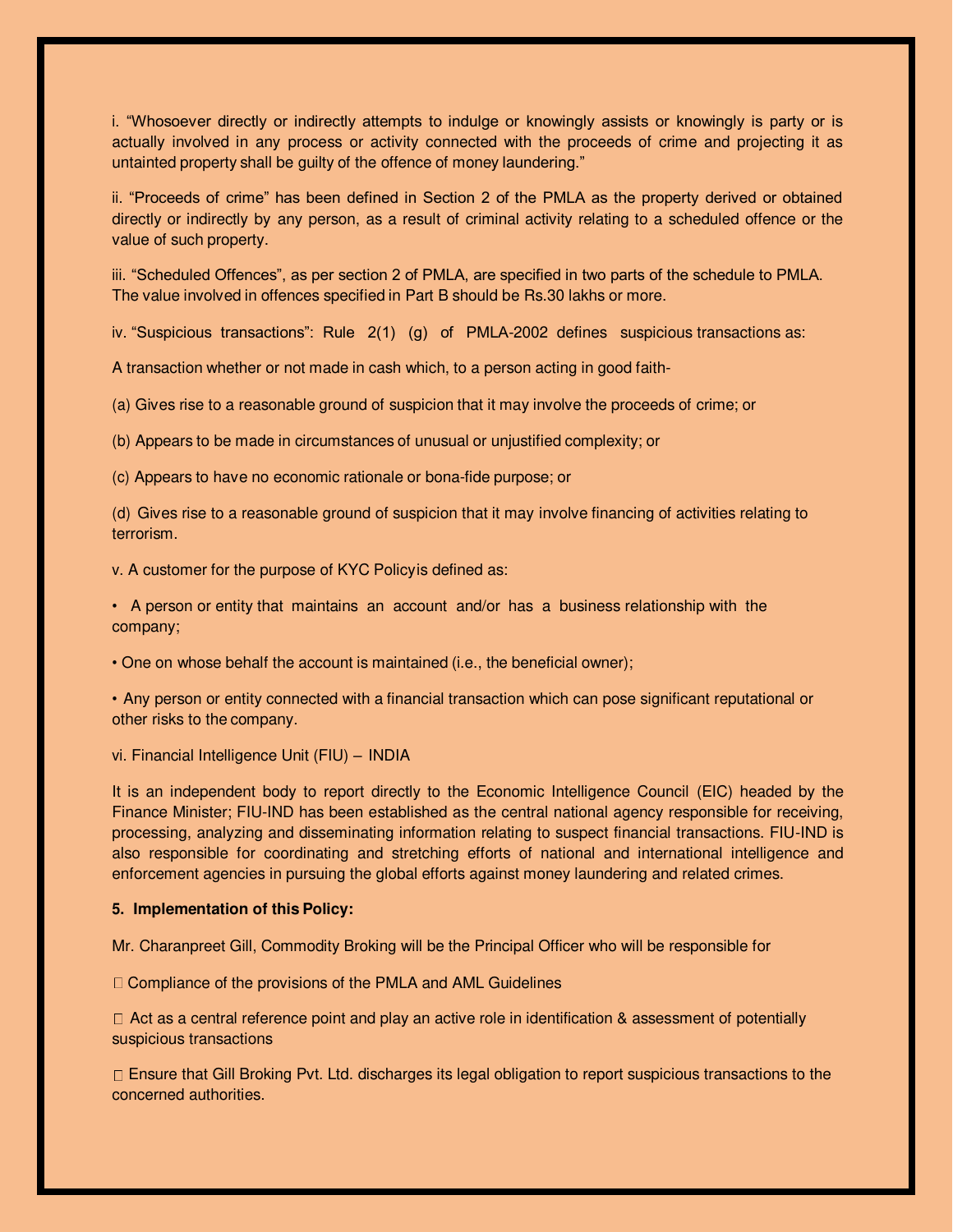# **6. CUSTOMER DUE DILIGENCE PROCESS – Commodity Broking Market**

The main aspect of this policy is the Customer Due Diligence Process which means:

Obtaining sufficient information about to the client in order to identify who is the actual beneficial owner of the securities or on whose behalf transaction is conducted.

Verify the customer's identity using reliable, independent source document, data or information.

 $\Box$  Conduct on-going due diligence and scrutiny of the account/client to ensure that the transaction conducted are consistent with the client's background/financial status, its activities and risk profile.

The Customer Due Diligence Process includes specific parameters:

# **I. CUSTOMER (CLIENT) ACCEPTANCE POLICY**

| Each client should be met in person                                                       | Accept client whom we are able to<br>meet personally. Either, the client should visit the<br>office/branch or concerned official may visit the<br>client at his residence / office address to get the<br>necessary documents filed in and signed.<br>Preferably accept clients who live within<br>п<br>the jurisdiction of the branch.<br>As far as possible, ensure that the new<br>П<br>client is introduced by an existing client. In case<br>client is not introduced by an existing client, then<br>the employee who visits the client/ meets the client<br>in person shall verify and sign as introducer. The<br>employee meeting the client does in-person<br>Verification and sign as introducer in the form by<br>specifying the name, employee code, designation,<br>branch and department serving. |
|-------------------------------------------------------------------------------------------|---------------------------------------------------------------------------------------------------------------------------------------------------------------------------------------------------------------------------------------------------------------------------------------------------------------------------------------------------------------------------------------------------------------------------------------------------------------------------------------------------------------------------------------------------------------------------------------------------------------------------------------------------------------------------------------------------------------------------------------------------------------------------------------------------------------|
| Accepts clients on whom we are able to apply<br>appropriate KYC procedures                | All<br>$\Box$<br>supporting<br>documents<br>and<br>complete information as specified by Forward<br>Markets Commission (FMC) and Commodity<br>Exchanges should be obtained from the client and<br>the same shall be verified against the original<br>documents without any exceptions.<br>Ensure that the "Know Your Client"<br>guidelines are followed without any exception and<br>that the initial forms taken by the clients are filled in<br>completely.                                                                                                                                                                                                                                                                                                                                                  |
| Do not accept clients with identity matching<br>persons known to have criminal background | Check whether the client's identify matches with<br>any person having known criminal background or is<br>not banned in any other manner, whether in terms<br>criminal or civil<br>of<br>proceedings<br>by<br>any<br>enforcement/regulatory agency worldwide.                                                                                                                                                                                                                                                                                                                                                                                                                                                                                                                                                  |
| Be careful while accepting Clients of<br>Special category                                 | We should be careful while accepting<br>П<br>and properly scrutinize the records / documents<br>below<br>pertaining to<br>belonging<br>clients<br>to<br>mentioned categories:<br>clients of special category like<br>HNIs,<br>Trust, Charities, NGOs, Politically Exposed<br>Persons (PEP), persons of foreign origin;<br>closed<br>companies<br>having                                                                                                                                                                                                                                                                                                                                                                                                                                                       |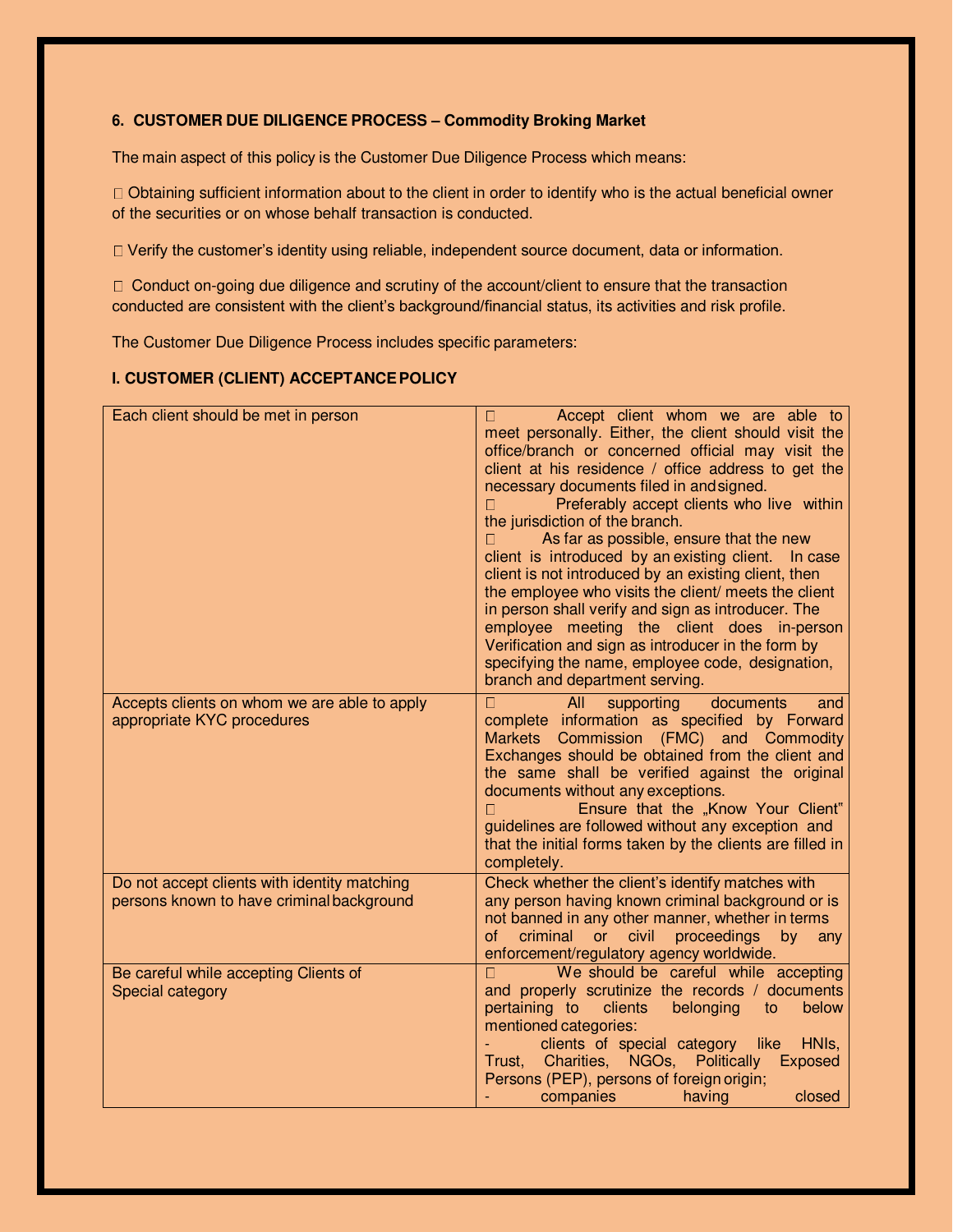| shareholding/ownership, companies dealing in          |
|-------------------------------------------------------|
| foreign currency, shell companies, overseas           |
| entities, clients in high risk countries, non-face to |
| face clients, clients with dubious                    |
| Background.                                           |
| Current/Former Head of State,<br>Current/             |
| politician,<br>Former senior high profile             |
| Companies offering foreign exchange, etc.)            |
| Clients from high-risk countries (like Libya,         |
| Pakistan, Afghanistan, etc.) Or clients belonging to  |
| countries where corruption/ fraud level is high (like |
| Nigeria, Burma etc).                                  |
|                                                       |

| Do not accept client registration forms which are<br>suspected to be fictitious                       | Ensure that no account is being opened in a<br>fictitious/benami name or on an anonymous basis.                                                                                                                                                                                                                                                                                                       |
|-------------------------------------------------------------------------------------------------------|-------------------------------------------------------------------------------------------------------------------------------------------------------------------------------------------------------------------------------------------------------------------------------------------------------------------------------------------------------------------------------------------------------|
| Do not compromise on submission of:<br>(i) Mandatory information/ documents<br>(ii) Financial Details | (i) Client's account should be opened only on<br>receipt of mandatory information along with<br>authentic supporting documents as per the<br>regulatory guidelines. Do not open the accounts<br>where the client refuses<br>provide<br>to<br>information/documents and we should have<br>sufficient reason and record to reject the client's<br>request towards this reluctance.                      |
|                                                                                                       | Client's account should be opened only<br>$\left( \mathbf{ii} \right)$<br>on receipt of financial details along with supporting<br>documents, like ITR, Copy of Annual Accounts,<br>Copy of Form 16 in case of salaried employees,<br>Salary Slip, Net worth certificate signed by CA,<br>Bank account statement for last 6 months, Self-<br>declaration along with relevant supporting<br>documents. |

# **II. CUSTOMER (CLIENT) IDENTIFICATION PROCEDURE**

Objective: To have a mechanism in place to establish identity of the client along with firm proof of address to prevent opening of any account which is fictitious / benami / anonymous in nature.

## **Documents which can be relied upon:**

□ PAN Card: PAN card is mandatory and is most reliable document as only one card is issued to an individual and we can independently check its genuineness through IT website.

IDENTITY Proof: PAN Card itself can serve as proof of identity. However, in case PAN card carries an old photograph of the holder, which does not match current facial features of the client, we should take other identity proof in form of Voter's Identity card, Passport, Ration Card or any Government/PSU/Bank issued photo identity card.

DOCUMENTS TO BE OBTAINED AS PART OF CUSTOMER IDENTIFICATION PROCEDURE FROM NEW CLIENTS: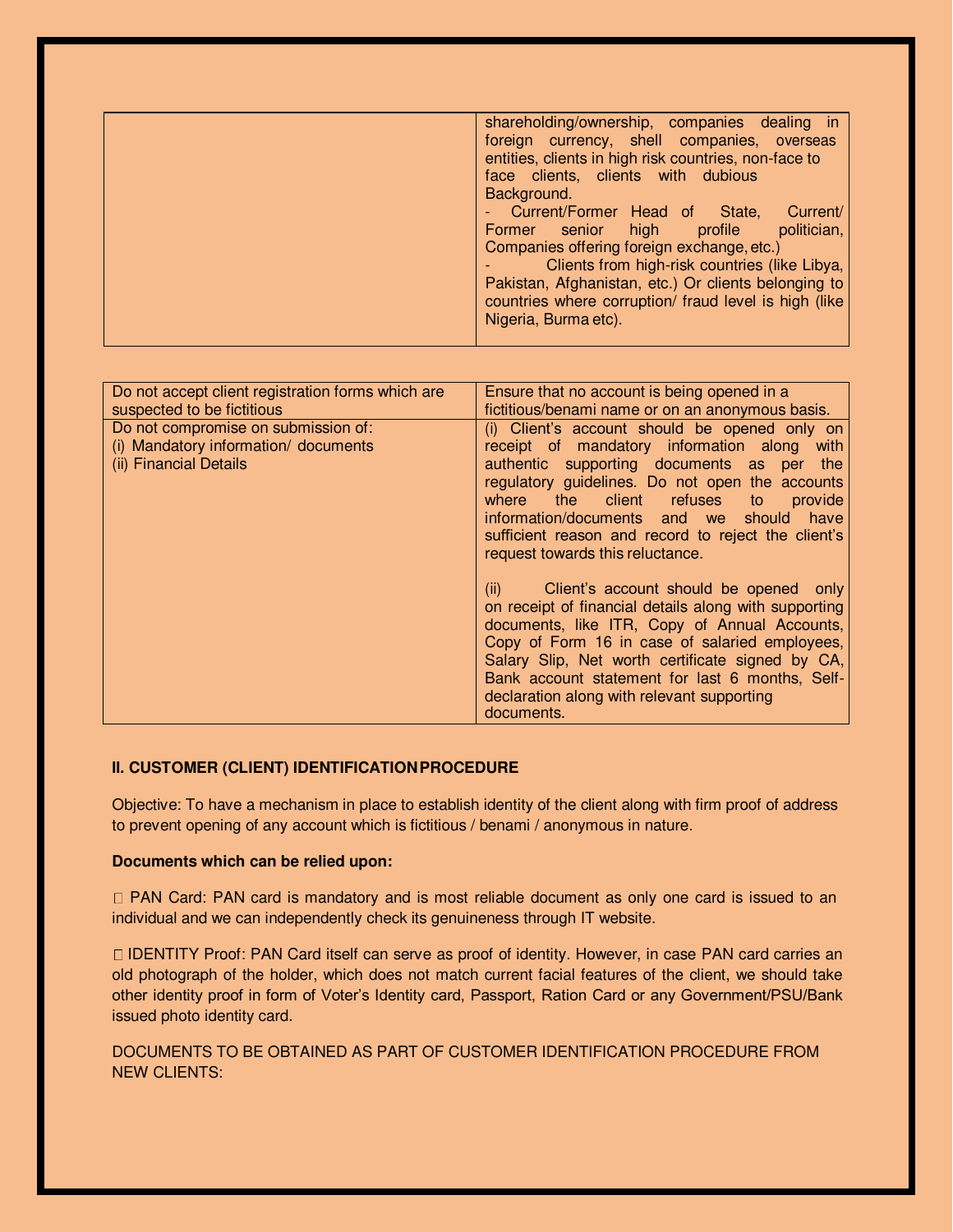| In case of individuals, one copy of the<br>1.<br>following documents have to be obtained | As PAN is mandatory, verify its genuineness with<br>IT website and cross verify the PAN card copy with<br>the original. [Please put "verified with original"<br>stamp as proof of verification]<br>Other proofs for identity are Voter's Identity card,<br>Ration<br>Passport,<br>Card<br><b>or</b><br>any<br>Government/PSU/Bank issued photo identity card<br>or any other document prescribed by the<br>regulatory authorities.<br>Address proof in the form of Voter's Identity<br>Card,<br>Passport, Bank Statement, Ration card and latest<br>Electricity/telephone bill in the name of the client<br>or any other document prescribed<br>by the<br>regulatory authorities |
|------------------------------------------------------------------------------------------|----------------------------------------------------------------------------------------------------------------------------------------------------------------------------------------------------------------------------------------------------------------------------------------------------------------------------------------------------------------------------------------------------------------------------------------------------------------------------------------------------------------------------------------------------------------------------------------------------------------------------------------------------------------------------------|
| In case of corporate, one certified copy of<br>2.                                        | Copy of the Registration/Incorporation                                                                                                                                                                                                                                                                                                                                                                                                                                                                                                                                                                                                                                           |
| the following documents must be obtained                                                 | Certificate<br>Copy of the Memorandum & Articles of the<br>Association<br>Copy of the PAN card and the Director<br>Index No. (DIN)<br>Copy of the latest audited Annual<br>Statements of the corporate client<br><b>Latest Net-worth Certificate</b><br>Latest Income Tax return filed.<br>Board Resolution for appointment of the<br>Authorised Person(s) who will operate<br>the<br>account.<br>Proof of address<br>identity of<br>and<br><b>Authorized Person(s)</b>                                                                                                                                                                                                          |
| In case of partnership firm one certified<br>З.                                          | <b>Registration certificate</b>                                                                                                                                                                                                                                                                                                                                                                                                                                                                                                                                                                                                                                                  |
| copy of the following must be obtained                                                   | <b>Partnership Deed</b>                                                                                                                                                                                                                                                                                                                                                                                                                                                                                                                                                                                                                                                          |
|                                                                                          | PAN card of partners<br>Authorization<br>letter<br>for<br>the<br>person                                                                                                                                                                                                                                                                                                                                                                                                                                                                                                                                                                                                          |
|                                                                                          | authorized to open and operate the account<br>Proof of identity and address of the authorised<br>person.                                                                                                                                                                                                                                                                                                                                                                                                                                                                                                                                                                         |
|                                                                                          | Annual<br>statement/returns<br>0f<br>the<br>partnership firm                                                                                                                                                                                                                                                                                                                                                                                                                                                                                                                                                                                                                     |
| In case of a Trust, one certified copy of the<br>4.                                      | <b>Registration certificate</b>                                                                                                                                                                                                                                                                                                                                                                                                                                                                                                                                                                                                                                                  |
| following must be obtained                                                               | <b>Trust Deed</b><br><b>PAN</b> card                                                                                                                                                                                                                                                                                                                                                                                                                                                                                                                                                                                                                                             |
| 5.                                                                                       | Authorization<br>letter<br>the<br>entity<br>for                                                                                                                                                                                                                                                                                                                                                                                                                                                                                                                                                                                                                                  |
|                                                                                          | authorized to act on their behalf<br>Officially valid documents like PAN card, voters                                                                                                                                                                                                                                                                                                                                                                                                                                                                                                                                                                                            |
|                                                                                          | ID, passport, etc of person(s) authorized to transact<br>on behalf of the Trust.                                                                                                                                                                                                                                                                                                                                                                                                                                                                                                                                                                                                 |

# **GENERAL GUIDELINES**

1. Always check original documents before accepting the copies.

2. All Pan Cards to be verified from Income Tax/ NSDL sites before the account is opened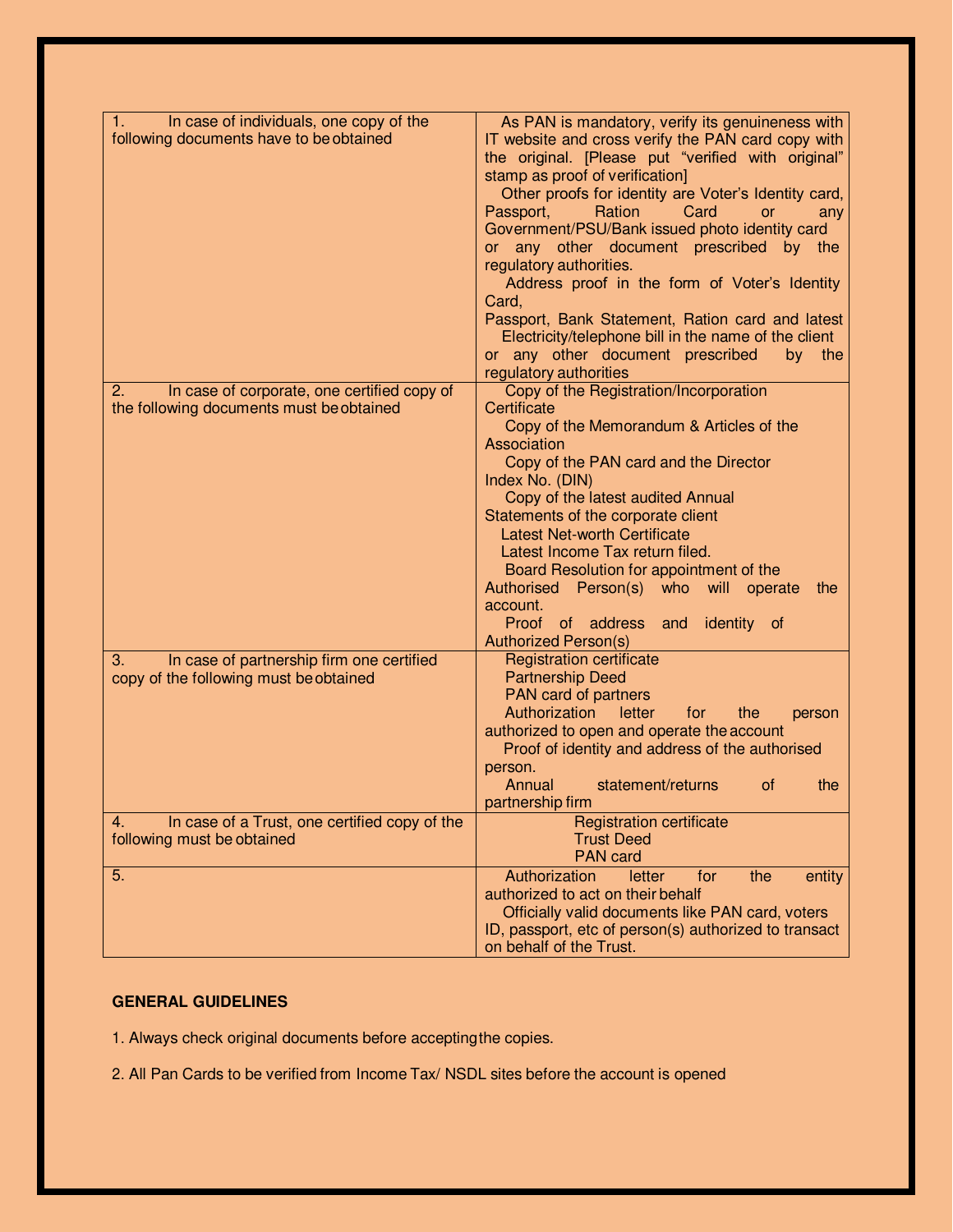3. If a potential customer refuses to provide the above details or will fully provides misleading details, then our firm will not open the trading account.

4. Obtain the latest photograph of account holder/ authorized person(s).

5. Check for latest IT return of the client/ Net worth Certificate for ascertaining the financial status of the client to know the client suitability of the product being sold to the client. Review the above details ongoing basis to ensure that the transactions being conducted are consistent with our knowledge of the client, its business and risk profile, taking into account, where necessary, the client's source of funds.

6. Scrutinize the forms submitted by the client thoroughly and cross check the details with various documents obtained like source of income. If required, ask for any additional details like salary slips, etc. to satisfy yourself whenever there is a doubt.

7. Keep watch on the welcome kits returned with reason - undelivered. Business Head should be alerted, client be contacted immediately on telephone and the trading, if suspected, should be suspended. If Employee of Gill Broking Group introduces the client, exact relation of the client with such employee should be documented.

8. For scrutiny / back ground check of the Franchisee, websites such as [www.watchoutinvestors.com](http://www.watchoutinvestors.com/)  should be referred. Also, Prosecution Database / List of Vanishing Companies available o[n](http://www.fmc.gov.in/)  [www.fmc.gov.in;](http://www.fmc.gov.in/) [www.mcxindia.com](http://www.mcxindia.com/)[; www.ncdex.com](http://www.ncdex.com/)[; www.nmce.com; www.icex.com](http://www.nmce.com/)[; www.sebi.gov.in](http://www.sebi.gov.in/) 

DOCUMENTS TO BE OBTAINED AS PART OF CUSTOMER IDENTIFICATION PROCEDURE FOR ALL EXISTING CLIENTS:

On an on-going basis, the branches should ensure that the details given in the KYC, by the client, match with the current details of the client. If required, we can seek additional documents/information from the client to verify the financial/general status of the client.

In cases where:

 $\Box$  There is any material negative change in the financial details of the client from what is given in the KYC

 $\Box$  If the client is not contactable/traceable or contracts notes/ communications sent are received back undelivered

 $\Box$  In case the client is prohibited by any regulatory authority

 $\Box$  The client refuses to provide additional information/document asked for

 $\Box$  There is a material change in the mandate holder profile/details

Branches should immediately bring the same to the notice of the Zonal Business Head. The Zonal Business Head will, in turn, discuss the same with the Principal Officer to decide on the necessary course of action, including reporting to FIU, New Delhi.

# **Customer Identification modus operandi:**

Customer identification is an essential element of KYC standards. A customer would include the person or entity that maintains an account with the Member/intermediary or those on whose behalf an account is maintained (i.e., beneficial owners). Members should undertake the following processes for proper identification of customers: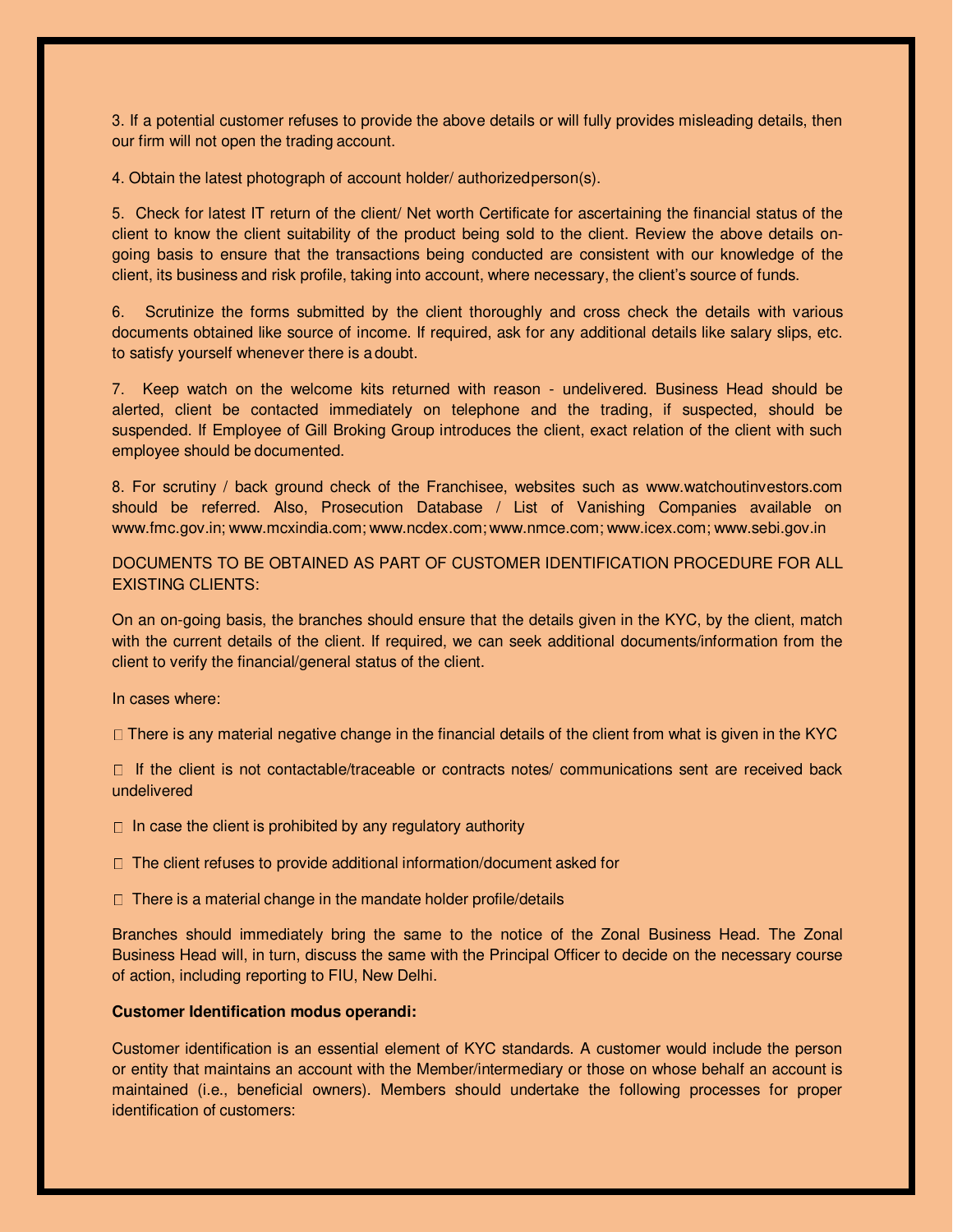i) Identifying the customer and verifying that customer's identity using reliable, independent source documents;

ii) Identifying the beneficial owner, and taking reasonable measures to verify the identity of the beneficial owner such that the Member is satisfied that it knows who the beneficial owner is;

iii) In case of high value of transactions, obtaining information on the purpose and intended nature of the business relationship;

iv) Conducting ongoing due diligence on the business relationship and scrutiny of transactions undertaken throughout the course of that relationship to ensure that the transactions being conducted are consistent with the Member's knowledge of the customer, their business profile and risk profile, including, where necessary, the source of funds.

# **KYC and Risk Profile of the Customers:**

We should accept the clients based on the risk they are likely to pose. The aim is to identify clients who are likely to pose a higher than average risk of money laundering or terrorist financing. For this purpose, we need to classify the clients as Low Risk, Medium Risk and High Risk clients. By classifying the clients, we will be in a better position to apply appropriate customer due diligence process. That is, for High Risk client we have to apply higher degree of due diligence. The factors of risk perception depend on client's location, nature of business activity, turnover, nature of transaction, manner of payments, etc.

In order to achieve this objective, all clients of the branch should be classified in the following category:

# **Low Risk**

- a) Client with clean image, not PEP
- b) Listed Companies

c) Govt. Owned companies, regulated bodies like banks and PMLA regulated **Intermediaries** 

# **Medium Risk**

a) Client where identity and sources of wealth are not supported by public documents like income returns, registered conveyance deeds etc.

c) Clients with sudden spurt in volumes or investment without apparent reasons

d) Person in business/industry or trading activity where scope or history of unlawful trading/business activity dealings is more.

# **High Risk**

Clients are those who have defaulted in the past, have suspicious background, do not have any financial status, etc.

Following descriptions shall be compulsorily categorized as a "High Risk Client":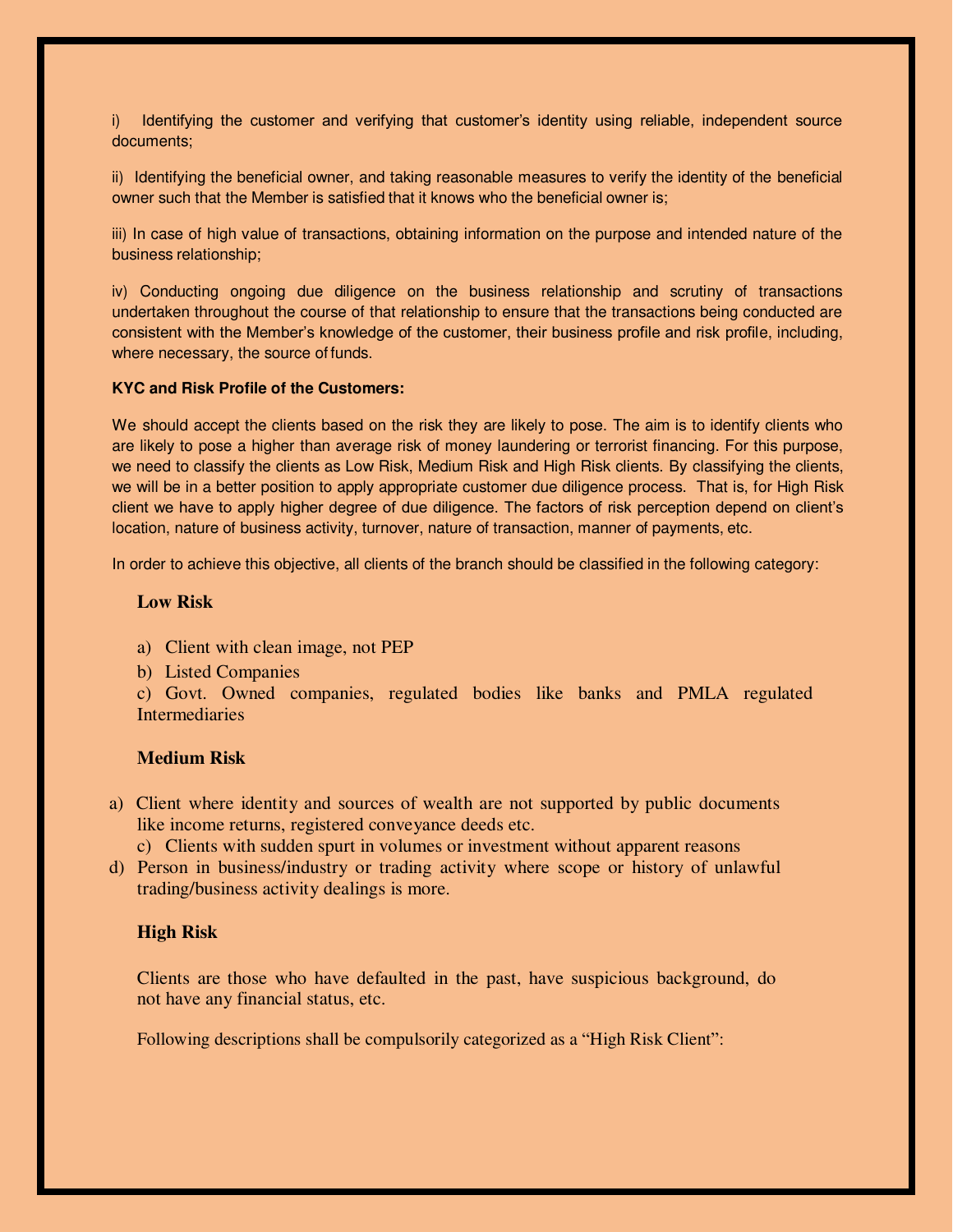a) Non resident clients.

b) High networth clients.

c.) Trust, Charities, NGOs and organizations receiving donations.

d). Companies having close family shareholdings or beneficial ownership.

e). Politically exposed persons (PEP) of foreign origin.

f). Current / Former Head of State, Current or Former Senior High profile politicians and connected persons (immediate family, Close advisors

and companies in which such individuals have interest or significant influence).

g). Companies offering foreign exchange offerings.

h). Clients in high risk countries (where existence / effectiveness of money laundering controls is suspect, where there is unusual banking secrecy, Countries active in narcotics production, Countries where corruption (as per Transparency International Corruption Perception Index) is highly prevalent, Countries against which government sanctions are applied, Countries reputed to be any of the following – Havens / sponsors of international terrorism, offshore financial centers, tax havens, countries where fraud is highly prevalent.

i). Non face to face clients.

j). Clients with dubious reputation as per public information available etc.

# **Mandate Holder Policy**

 $\Box$  The primary objective of this policy is to ensure that we are aware as to who is the ultimate beneficiary of the transaction and that the transactions executed, through the mandate holder, are bonafide.

If is possible that some of the individual clients might appoint a mandate holder.

Normally the trading account is opened in the name of various family members and one the family member will hold the mandate.

 $\Box$  Whenever any account is operated by a mandate holder, find out the relationship of the mandate holder with the client, followed by establishing the identity of the mandate holders by obtaining proof of identity and address.

 $\Box$  Do not accept any payment from the account of mandate holder in favour of the client. All the payments have to be received from the client's bank account only for which the PoA holder may or may not have the mandate to operate the bank account. Similarly pay-out cheques should be issued only in the name of the client and not in the name of the mandate holder.

 $\Box$  In case there is suspicion on the relationship between the mandate holder and the actual client or in case behavior of the mandate holder is suspicious, do take necessary advice from the Zonal Business Head.

## **III. Record maintenance: Record keeping/ Retention of records/Freezing of Records:**

The principal officer should maintain such records that are sufficient to permit reconstruction of individual transactions (including the amounts and types of currencies involved, if any) so as to provide, if necessary, evidence for prosecution of criminal behavior.

Should there be any suspected drug related or other laundered money or terrorist property, the competent investigating authorities would need to trace through the audit trail for reconstructing a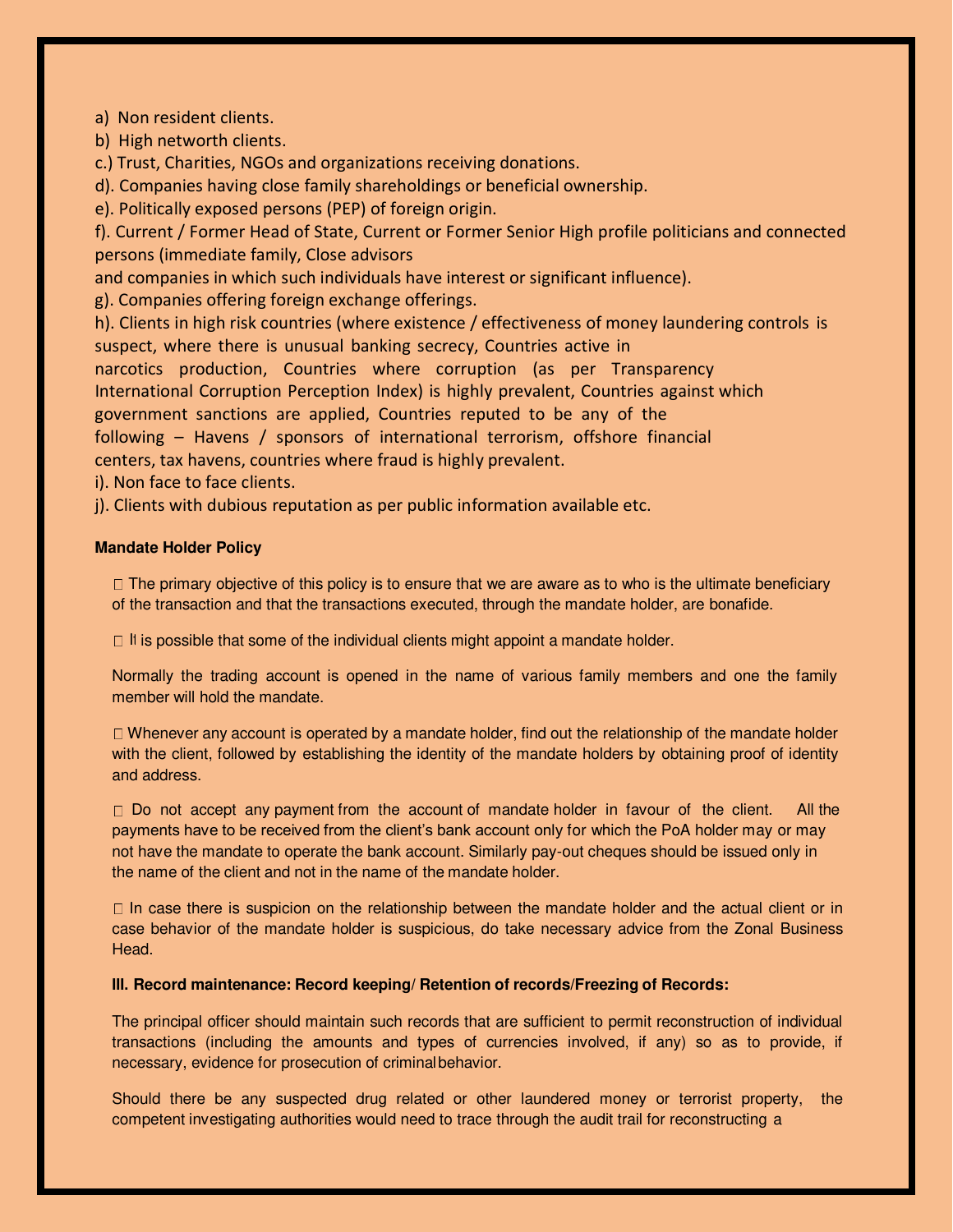financial profile of the suspect account. To enable this reconstruction, registered intermediaries should retain the following information for the accounts of their customers in order to maintain a satisfactory audit trail:

- (a) the beneficial owner of the account;
- (b) the volume of the funds flowing through the account; and
- (c) for selected transactions:
	- the origin of the funds;
	- the form in which the funds were offered or withdrawn, e.g. fund, cheques, etc.;
	- the identity of the person undertaking the transaction;
	- the destination of the funds;
	- the form of instruction and authority.

Registered Intermediaries should ensure that all customer and transaction records and information are available on a timely basis to the competent investigating authorities. Where appropriate, they should consider retaining certain records, e.g. customer identification, account files, and business correspondence, for periods which may exceed that required under the SEBI Act, Rules and Regulations framed there-under PMLA 2002, other relevant legislations, Rules and Regulations or Exchange bye-laws or circulars.

More specifically, all the intermediaries shall put in place a system of maintaining proper record of transactions prescribed under Rule 3, notified under the Prevention of Money Laundering Act (PMLA), 2002 as mentioned below:

(i) All fund transactions of the value of more than rupees ten lakh or its equivalent in foreign currency;

(ii) All series of fund transactions integrally connected to each other, which have been valued below rupees ten lakh or its equivalent in foreign currency where such series of transactions have taken place within a month and the aggregate value of such transactions exceeds rupees ten lakh;

(iii) All fund transactions where forged or counterfeit currency notes or bank notes have been used as genuine and where any forgery of a valuable security has taken place;

(iv) All suspicious transactions whether or not made in fund and by way of as mentioned in the Rules. Intermediaries are required to maintain and preserve the following information in respect of transactions referred to in Rule 3 of PMLA Rules:

I. the nature of the transactions;

II. the amount of the transaction and the currency in which it denominated;

III. the date on which the transaction was conducted; and

IV. the parties to the transaction.

## **Retention of Records**

Intermediaries should take appropriate steps to evolve an internal mechanism for proper maintenance and preservation of such records and information in a manner that allows easy and quick retrieval of data as and when requested by the competent authorities. Further, the records mentioned in Rule 3 of PMLA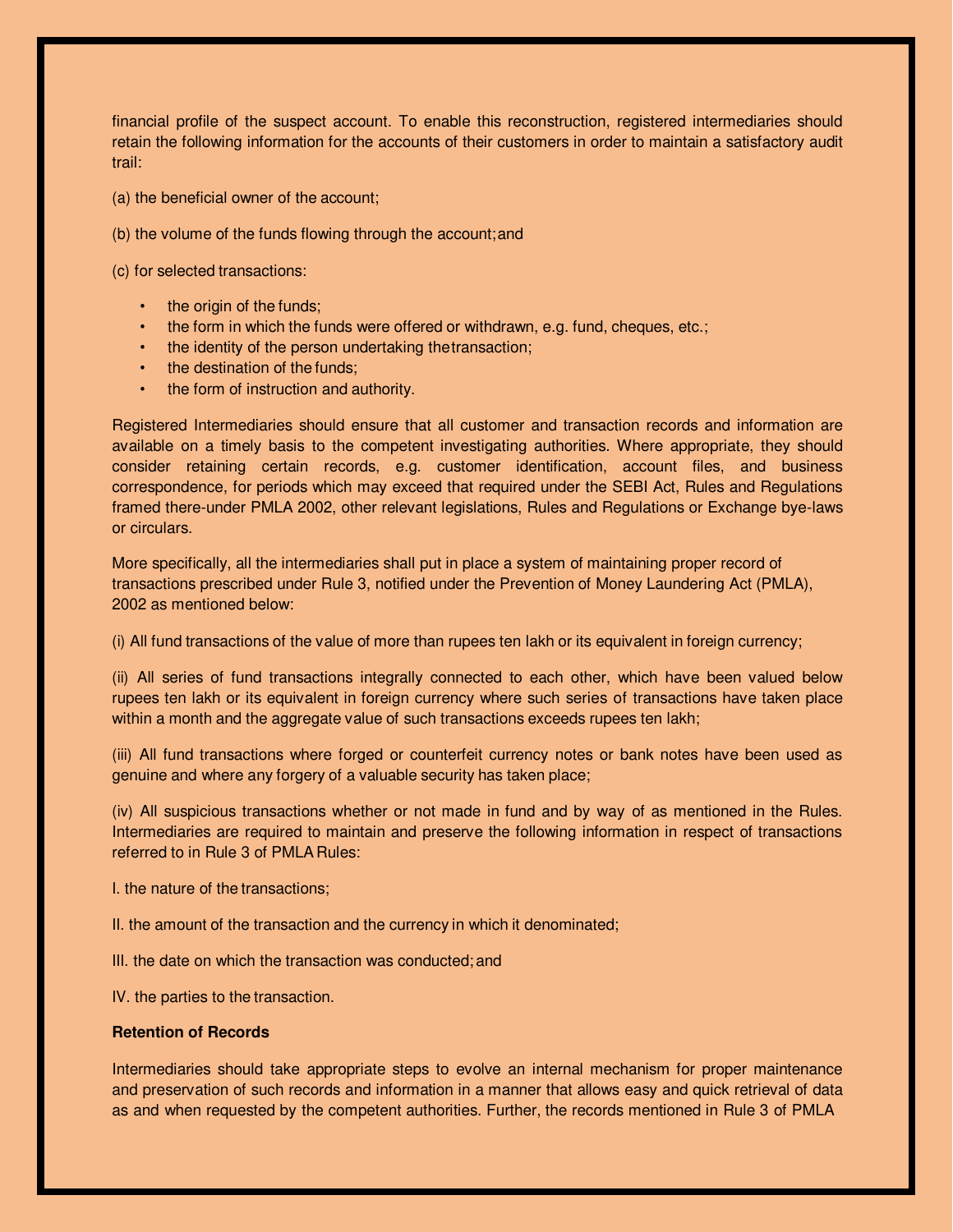Rules have to be maintained and preserved for a period of five years from the date of cessation of the transactions between the client and intermediary.

As stated in para 5.5, intermediaries are required to formulate and implement the client identification program containing the requirements as laid down in Rule 9 and such other additional requirements that it considers appropriate. The records of the identity of clients have to be maintained and preserved for a period of ten years from the date of cessation of the transactions between the client and intermediary.

Thus the following document retention terms should be observed:

- A. All necessary records on transactions, both domestic and international, should be maintained at least for the minimum period prescribed under the relevant Act (PMLA, 2002 as well SEBI Act, 1992) and other legislations, Regulations or exchange bye-laws or circulars.
- B. Records on customer identification (e.g. copies or records of official identification documents like passports, identity cards, driving licenses or similar documents), account files and business correspondence should also be kept for the same period. In situations where the records relate to on-going investigations or transactions which have been the subject of a suspicious transaction reporting, they should be retained until it is confirmed that the case has been closed.

# **IV. Procedure for freezing of funds, financial assets or economic resources or related services:**

Section 51A, of the Unlawful Activities (Prevention) Act, 1967 (UAPA), relating to the purpose of prevention of, and for coping with terrorist activities was brought into effect through UAPA Amendment Act, 2008. In this regard, the Central Government has issued an Order dated August 27, 2009 detailing the procedure for the implementation of Section 51A of the UAPA. Under the aforementioned Section, the Central Government is empowered to freeze, seize or attach funds and other financial assets or economic resources held by, on behalf of, or at the direction of the individuals or entities listed in the Schedule to the Order, or any other person engaged in or suspected to be engaged in terrorism. The Government is also further empowered to prohibit any individual or entity from making any funds, financial assets or economic resources or related services available for the benefit of the individuals or entities listed in the Schedule to the Order or any other person engaged in or suspected to be engaged in terrorism. The obligations to be followed by intermediaries to ensure the effective and expeditious implementation of said Order has been issued vide SEBI Circular ref. no: ISD/AML/CIR-2/2009 dated October 23, 2009, which needs to be complied with scrupulously.

# **v. Reporting of Transactions**

Reporting of Transaction to Financial Intelligence Unit-India:

In terms of the PMLA rules, Intermediaries are required to report information relating to cash and suspicious transactions to the Director, Financial Intelligence Unit- India (FIU-IND)

**I. Cash Transaction Reports:** The Prevention of Money-laundering Act, 2002, and rule there under require every intermediary, to furnish to FIU-IND information relating to:

 $\Box$  All cash transactions of the value of more than rupees ten lakhs or its equivalent in foreign currency;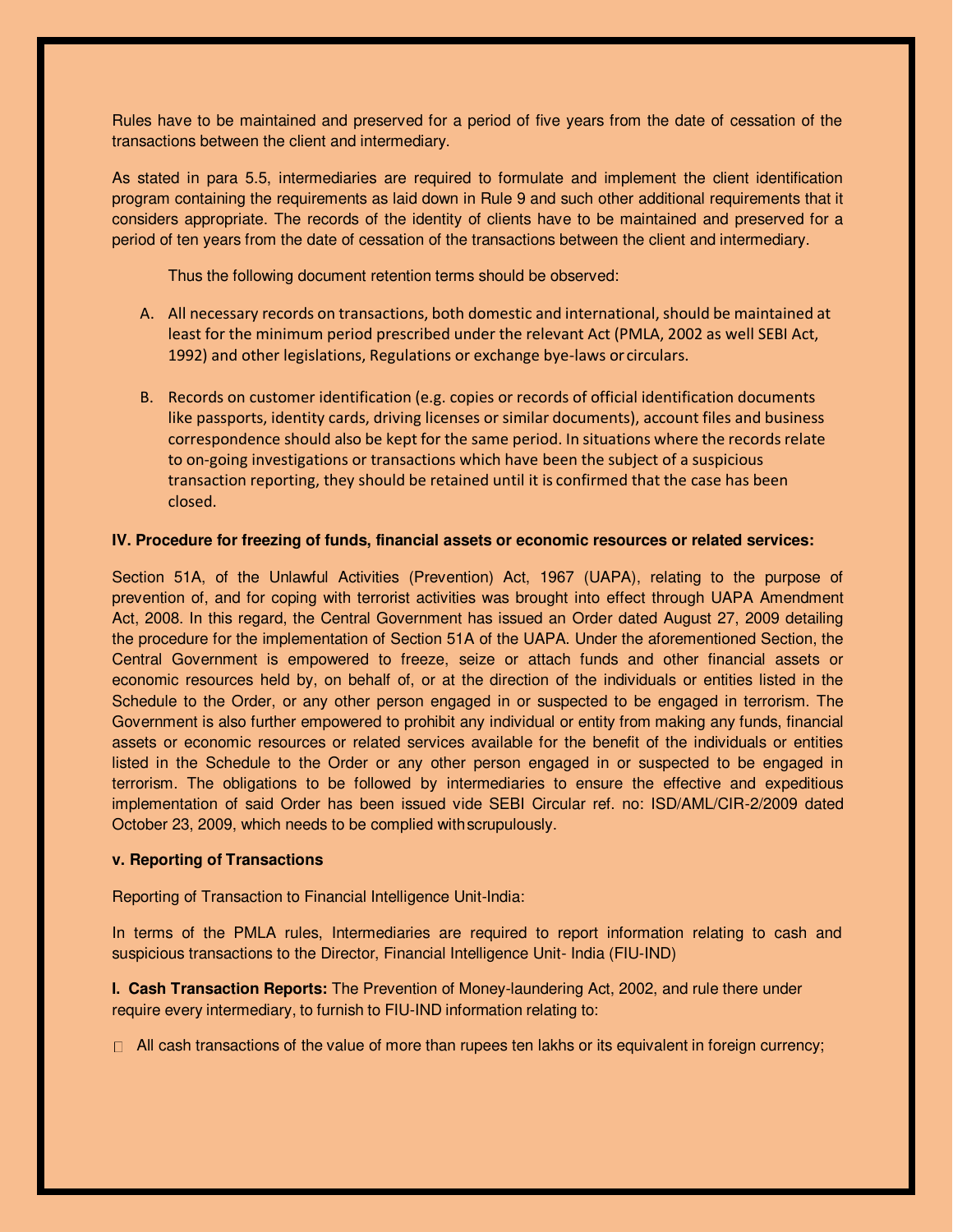All series of cash transactions integrally connected to each other which have been valued below  $\Box$ rupees ten lakhs or its equivalent in foreign currency where such series of transactions have taken place within a month;

The cash transaction report (CTR) (wherever applicable) for each month should be submitted to FIU-IND by 15th of the succeeding month.

All are requested not to accept cash from the clients whether against obligations or as margin for purchase of commodities or otherwise. All payments shall be received from the clients strictly by account payee crossed cheques drawn in favour of Gill Broking Private Limited.

In case account payee cheques have been received from a bank account other than that captured in records the same can be accepted after ascertaining that the client is the first holder of the account. Relevant copies of the supporting documents should be sent to HO and details of such accounts should be captured in records.

Only in exceptional cases, bank draft/pay-order may be accepted from the client provided identity of remitter/purchaser written on the draft/pay-order matches with that of client else obtain a certificate from the issuing bank to verify the same.

All cash transactions are required to be reported on monthly basis to the Principal

Officer by each branch/Sub-broker by 7th of the following month

### **II. Suspicious Transaction Reports:**

All are requested to analyze and furnish details of suspicious transactions, whether or not made in cash. It should be ensured that there is no undue delay in analysis and arriving at a conclusion.

The intermediary shall furnish to FIU-IND information of all suspicious transactions whether or not made in cash.

The Principal Officer should record his reasons for treating any transaction or a series of transactions as suspicious. It should be ensured that there is no undue delay in arriving at such a conclusion. The Principal Officer will be responsible for timely submission of CTR and STR to FIU-IND. Utmost confidentiality should be maintained in filing of CTR and STR to FIU-IND. The reports may be transmitted by speed/registered post/fax at the notified address.

What is a Suspicious Transaction: Suspicious transaction means a transaction whether or not made in cash, which to a person acting in good faith -

 $\Box$  Gives rise to a reasonable ground of suspicion that it may involve the proceeds of crime; or

 $\Box$  Appears to be made in circumstance of unusual or unjustified complexity; or

 $\Box$  Appears to have no economic rationale or bona fide purpose

 $\Box$  Gives rise to a reasonable ground of suspicion that it may involve financing of the activities relating to terrorism.

#### **Reasons for Suspicion:**

 $\Box$  Identity of client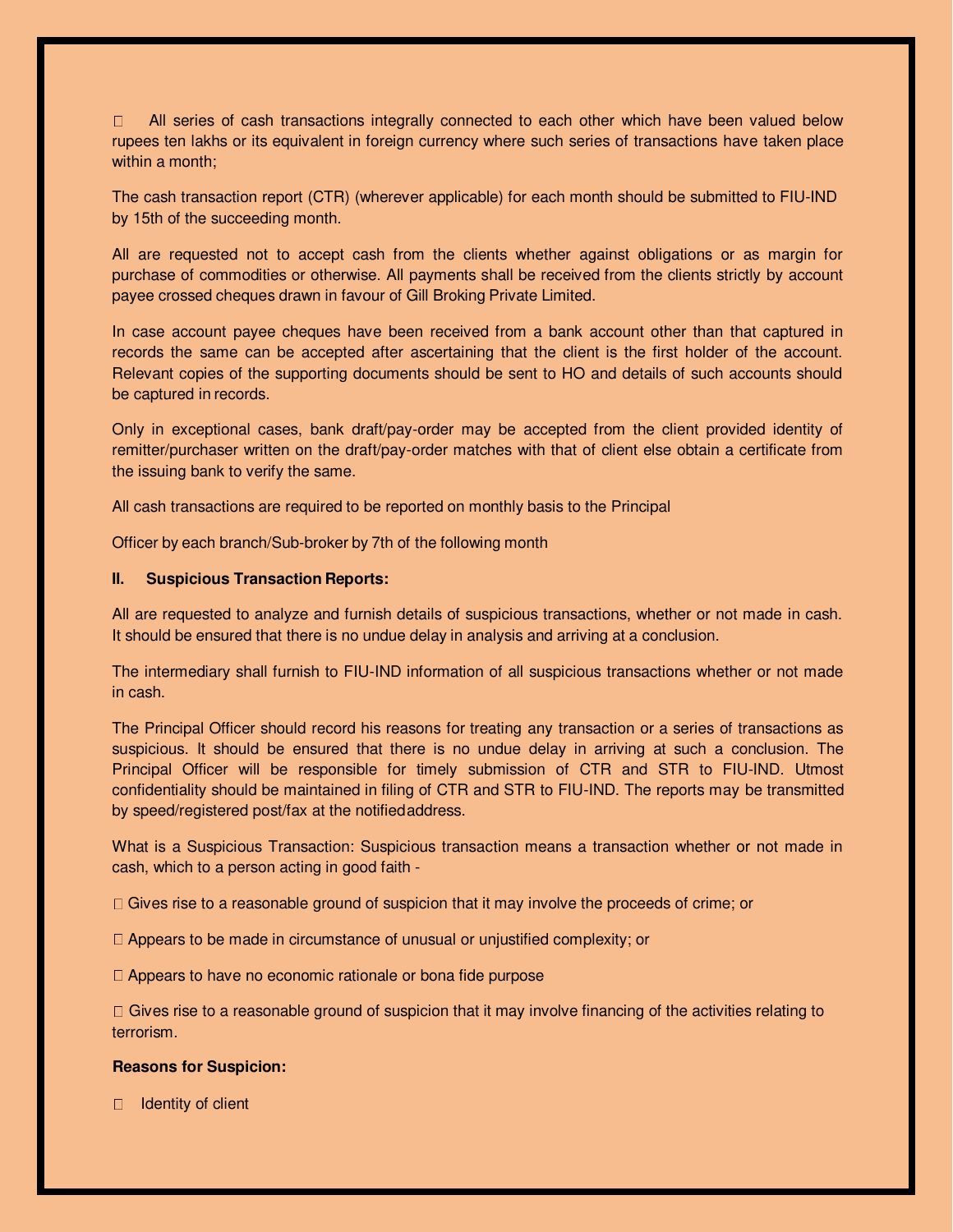- **False identification documents**
- Identification documents which could not be verified within reasonable time
- Non-face to face client
- Clients in high-risk jurisdiction
- Doubt over the real beneficiary of the account
- Accounts opened with names very close to other established business entities
- Receipt back of well -come kit undelivered at the address given by the client.
- □ Suspicious Background
- Suspicious background or links with criminals
- Multiple Accounts  $\Box$

• Large number of accounts having common parameters such as common partners / directors / promoters / address/ email address / telephone numbers introducer or authorized signatory.

- Unexplained transfers between such multiple accounts.
- □ Activity in Accounts
- Unusual activity compared to past transactions.
- Use of different accounts by client alternatively.
- Sudden activity in dormant accounts.
- Activity inconsistent with what would be expected from declared business
- Account used for circular trading
- $\Box$ Nature of Transactions
- Unusual or unjustified complexity
- No economic rationale or bonafied purpose
- Source of funds are doubtful
- Appears to be case of insider trading
- Purchases made on own account transferred to a third party through an off market transactions through DP account
- Transactions reflect likely market manipulations
- Suspicious off market transactions
- D Value of Transactions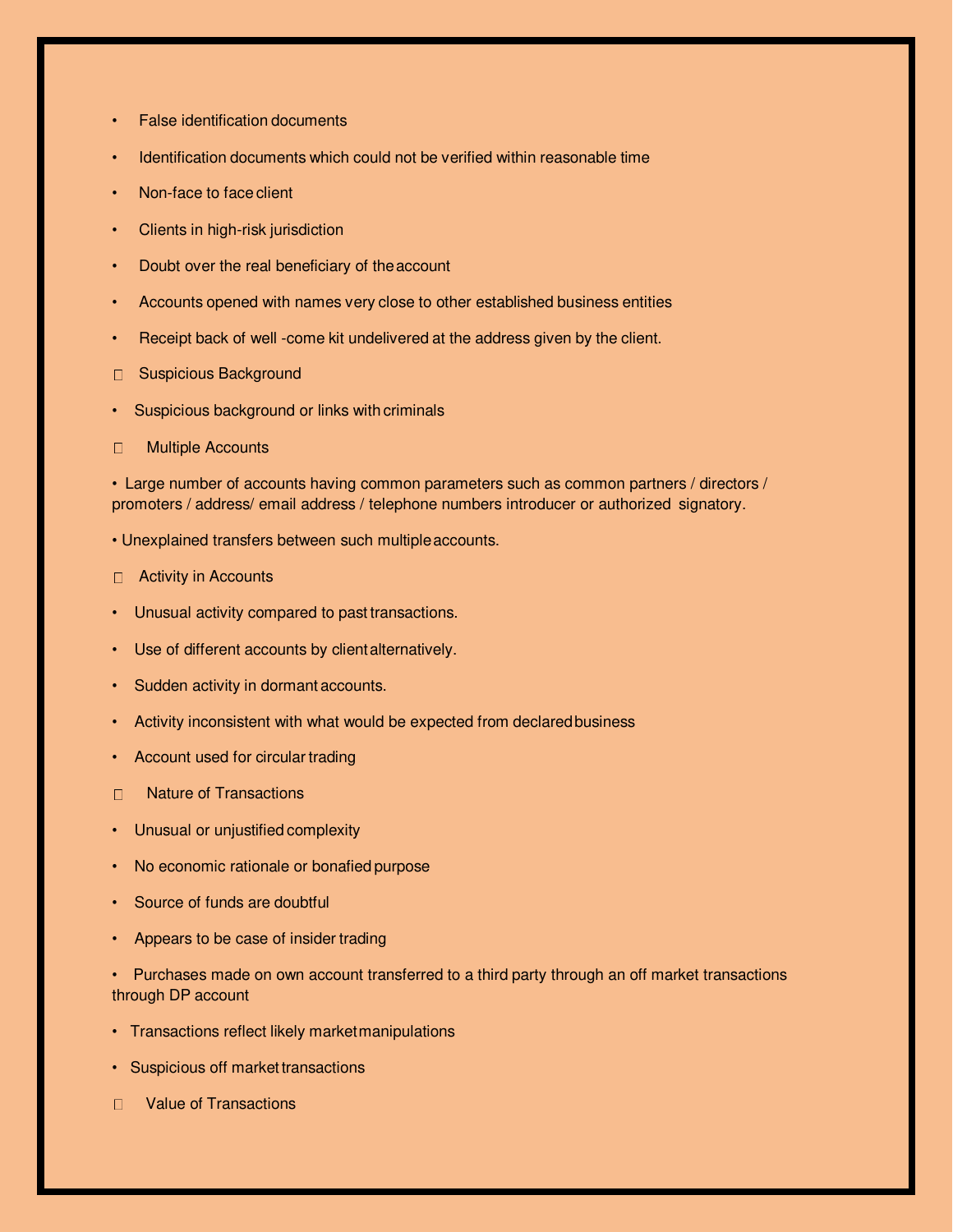- Value just under the reporting threshold amount in an apparent attempt to avoid reporting
- Large sums being transferred from overseas for making payments
- Inconsistent with the client's apparent financial standing
- Inconsistency in the payment pattern by client

# **What to Report**

- $\Box$  The nature of the transactions
- $\Box$  The amount of the transaction and the currency in which it was denominated
- $\Box$  The date on which the transaction was conducted: and
- $\Box$  The parties to the transaction.
- □ The reason of suspicion.

### **When to Report**

In terms of the PMLA rules, brokers and sub-brokers are required to report information relating to cash and suspicious transactions to the Director, Financial Intelligence Unit-India (FIU-IND) 6th Floor, Hotel Samarat, Chanakyapuri, New Delhi

-110021 as per the schedule given below:

| Report     | <b>Description</b>                                                                                                                                                                                                                    | Due Date                            |
|------------|---------------------------------------------------------------------------------------------------------------------------------------------------------------------------------------------------------------------------------------|-------------------------------------|
| <b>CTR</b> | All cash transactions of the value<br>of more than Rs.10 Lakhs or its<br>equivalent in foreign currency                                                                                                                               | 15th day of the succeeding<br>month |
|            | All series of cash transactions<br>integrally connected to each<br>other which have been valued<br>below Rs.10 Lakhs or its<br>equivalent in foreign currency<br>where such series of transactions<br>have taken place within a month |                                     |

| <b>CCR</b> | cash transactions where<br>All<br>forged or counterfeit currency<br>notes or bank notes have been<br>used as genuine or where any<br>forgery of a valuable security or a<br>document has taken place<br>facilitating the transactions* | Not later than seven working<br>days from the date<br>of<br>occurrence of such transaction*    |
|------------|----------------------------------------------------------------------------------------------------------------------------------------------------------------------------------------------------------------------------------------|------------------------------------------------------------------------------------------------|
| <b>STR</b> | suspicious transactions<br>All<br>whether or not made in cash                                                                                                                                                                          | Not later than seven working<br>days on being satisfied that the<br>transaction is suspicious. |

In view of the same, Zonal Business Heads are required to collect information from the Branches/Departments/Sub-brokers under their control/ jurisdiction and submit report on Cash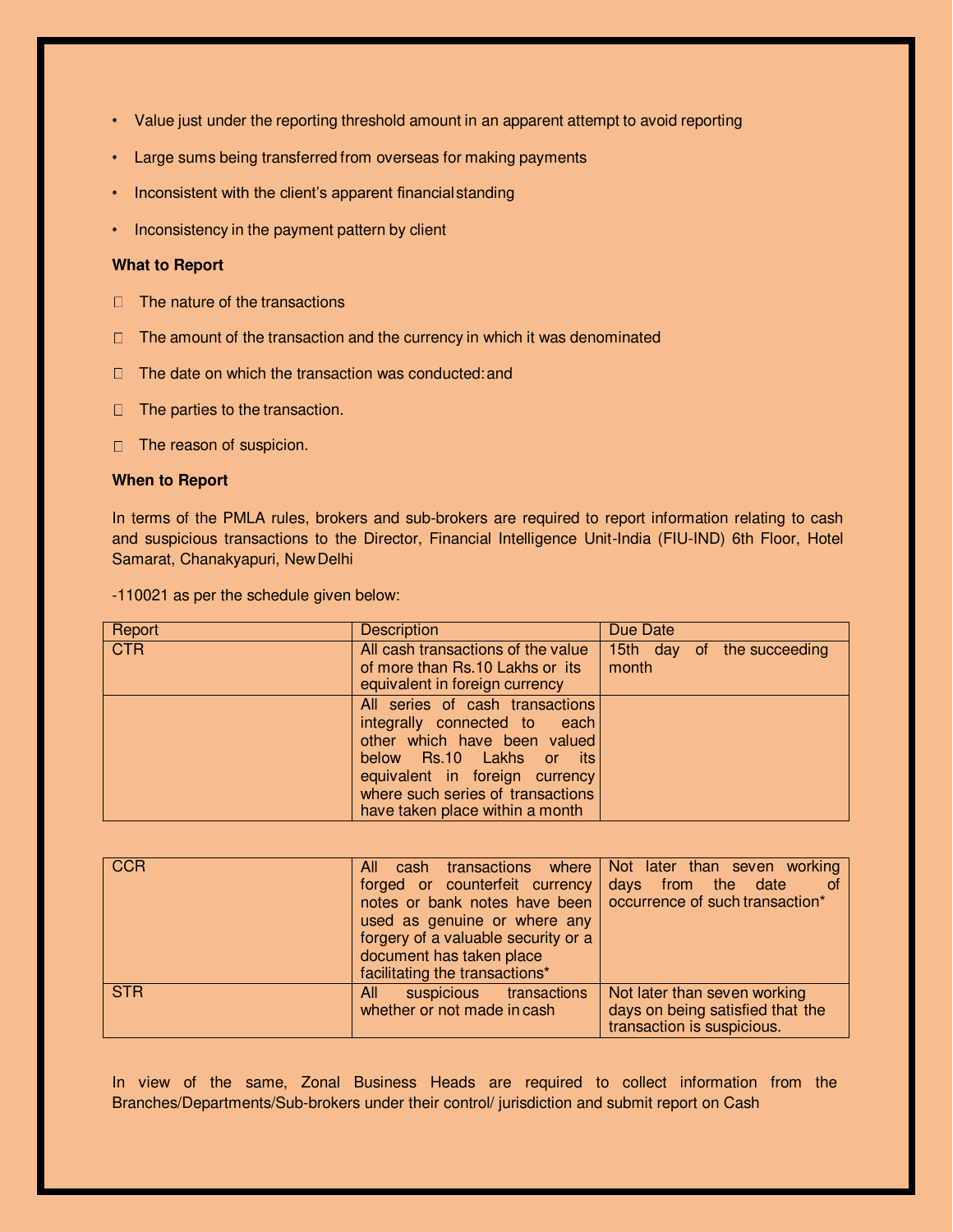transactions on monthly basis, to Mr. Charanpreet Gill by the 10th day of the following month and suspicious transactions to the Principle Officer within three working days of establishment of such transaction to enable the Principal Officer to report the same to the Director, Financial Intelligence Unit-India (FIU-IND) within the stipulated time.

## Other Important Points

 $\Box$  Reasons for treating any transaction or a series of transactions as suspicious should be recorded. It should be ensured that there is no undue delay in arriving at such a conclusion.

 $\Box$  Utmost confidentiality should be maintained in submitting the information.

 $\Box$  The reports may be transmitted by email/speed/registered post/fax at the Head

Office addressed to the Principal Officer.

 $\Box$  No restriction may be put on operations in the accounts where a Suspicious Transaction Report has been made.

It should be ensured that there is no tipping off to the client at any level.

PMLA Policy with respect to Employee Hiring/Training/Investor Education

## **1. Hiring of Employees**

The registered intermediaries shall have adequate screening procedures in place to ensure high standards when hiring employees. They shall identify the key positions within their own organization structures having regard to the risk of money laundering and terrorist financing and the size of their business and ensure the employees taking up such key positions are suitable and competent to perform their duties.

# **2. Ongoing training to Employees**

Principal Officer would be responsible to impart necessary training to employees. Employees will be sensitized of the requirements under PMLA and the procedures laid down by the member. It will be ensured that all the operating and management staff fully understands their responsibilities under PMLA for strict adherence to customer due diligence requirements from establishment of new accounts to transaction monitoring and reporting suspicious transactions to the FIU. Annually, training programmes would be imparted wherever required for new staff, front-line staff, sub-brokers, supervisory staff, controllers and product planning personnel, etc. Training may include written materials like pamphlets, audio/video Cds, in-person lectures and professional seminars. Employees of the compliance department should be asked to attend MCX Compliance training program.

#### **3. Audit/Testing of Anti Money Laundering Program**

The Anti Money Laundering program will be subjected to periodic audit specifically with regard to testing its adequacy to meet the compliance requirements. An internal auditor or any qualified professional will do the audit/testing. The report of such an audit/testing should be placed before the senior management for making suitable modifications/improvements in the AML program.

#### **4. Employee conduct and Accounts**